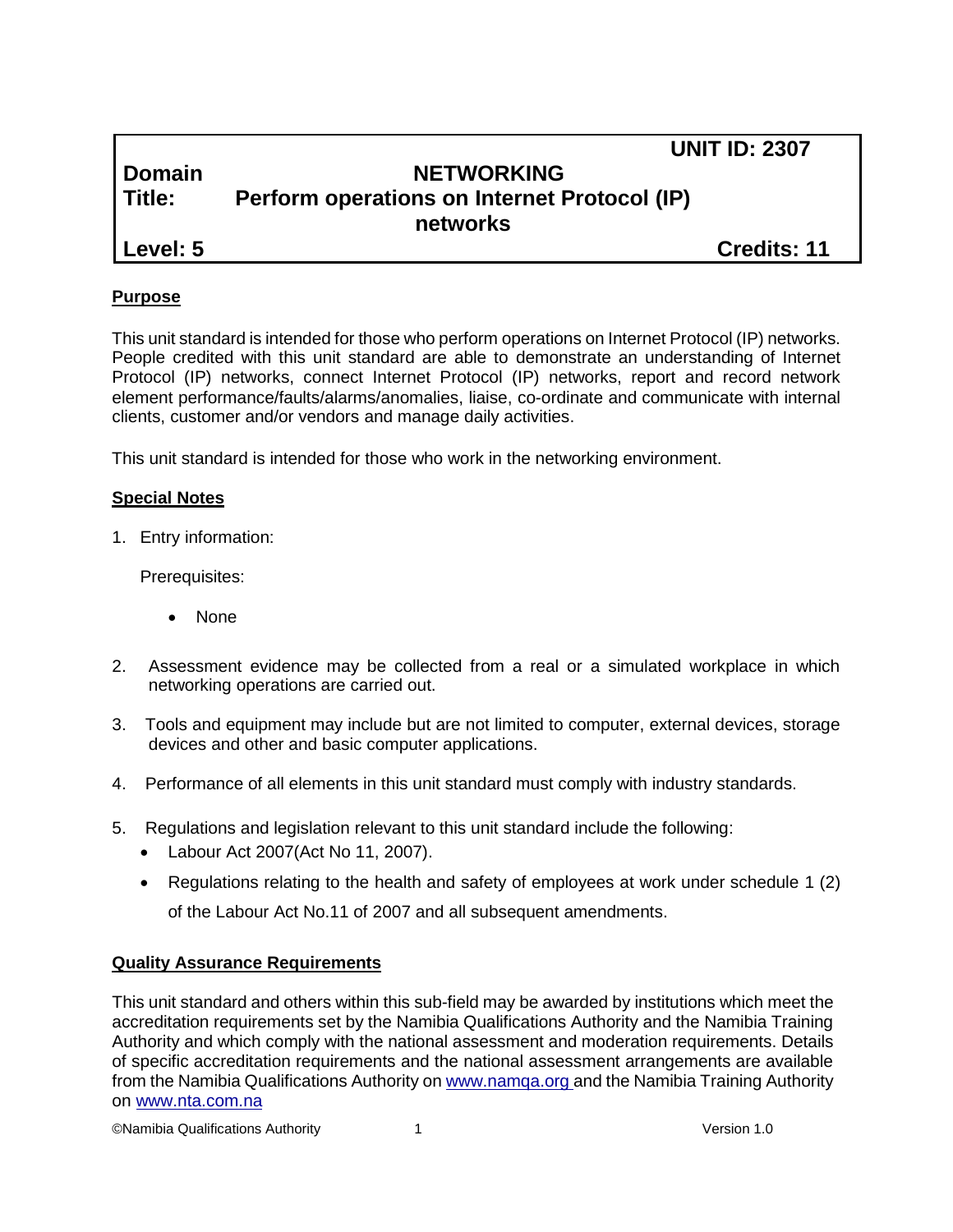# **Elements and Performance Criteria**

## **Element 1: Demonstrate an understanding of Internet Protocol (IP) networks**

#### **Performance Criteria**

- 1.1 Local Area Network (LAN) and Wide Area Networks (WAN) are explained with reference to IP network theory.
- 1.2 Voice over Internet Protocol (VoIP) is explained with reference to IP theory.
- 1.3 Data communications and data transfer protocols are defined with reference to basic data communication theory.
- 1.4 IP addresses are analysed and calculated with reference to IP theory as per instructions

### **Element 2: Connect Internet Protocol (IP) networks**

#### **Performance Criteria**

- 2.1 Network devices are connected at the physical layer in accordance with instructions.
- 2.2 Network devices are configured at the network layers of the network in accordance with instructions.
- 2.3 Network connectivity test is performed.

### **Element 3: Report and record network element performance/faults/alarms/anomalies**

#### **Performance Criteria**

- 3.1 Procedures on the processing of faults/alarms/anomalies are described and explained.
- 3.2 Procedures on record keeping are explained and described.
- 3.3 Prioritising of faults/anomalies and alarms are explained.
- 3.4 Gathering of information for statistical purposes is explained and described.
- 3.5 Faults/anomalies and alarms are accessed and processed according to system response and work instructions.
- 3.6 Network element performance/faults/alarms/anomalies records are created.
- 3.7 Statistical information is gathered for analysis purposes.
- 3.8 Faults/anomalies and alarms are prioritised according to work instructions.